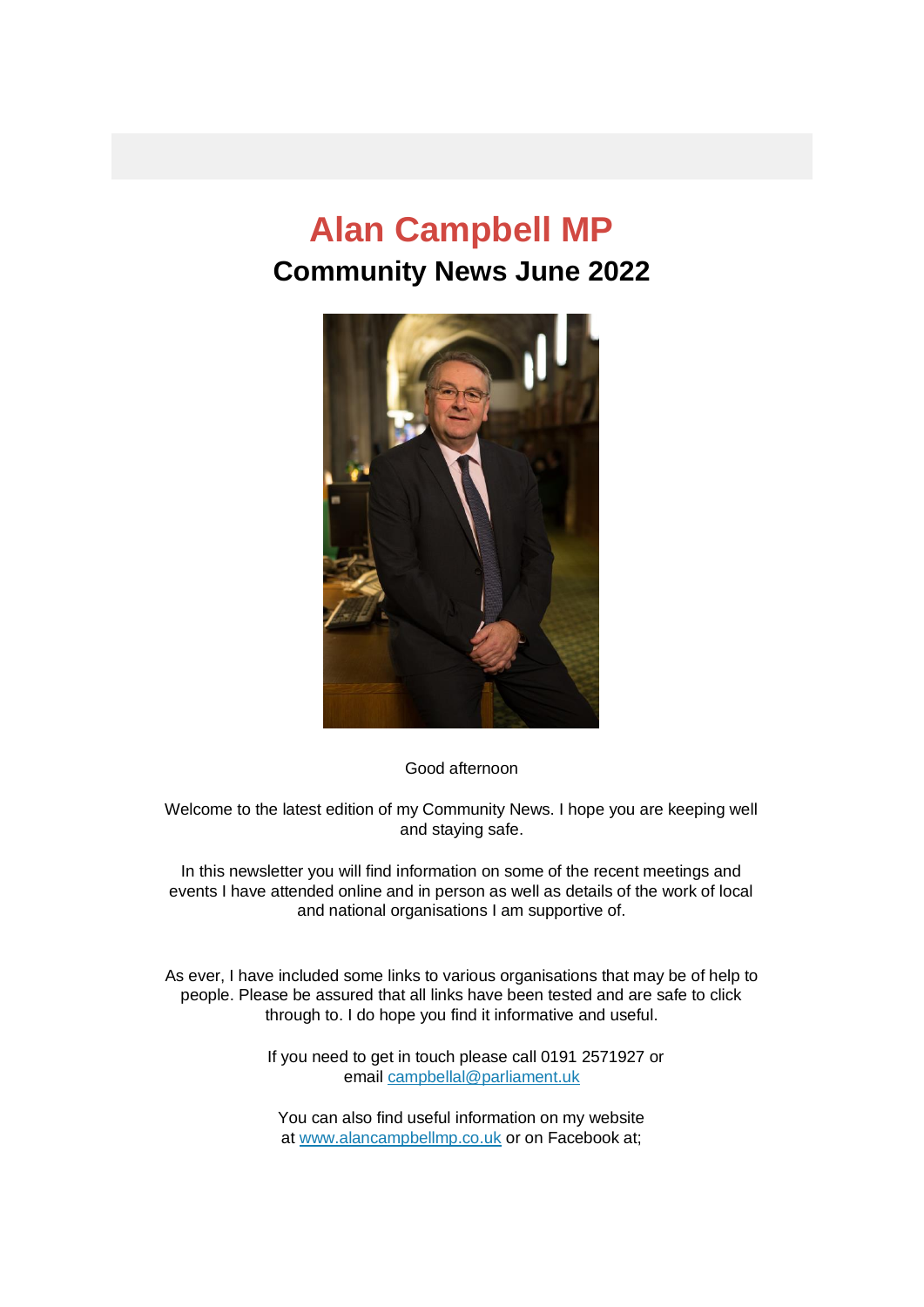[https://www.facebook.com/AlanCampbellForTynemouth/?eid=ARCt\\_uybFykBHP9Z](https://www.facebook.com/AlanCampbellForTynemouth/?eid=ARCt_uybFykBHP9Ze74JblWM5zGUiDhFgl8FizrUZK7Zmr1vijlCM68TFl_cGhOnsm_TvNnVuiYMhiLm) [e74JblWM5zGUiDhFgl8FizrUZK7Zmr1vijlCM68TFl\\_cGhOnsm\\_TvNnVuiYMhiLm](https://www.facebook.com/AlanCampbellForTynemouth/?eid=ARCt_uybFykBHP9Ze74JblWM5zGUiDhFgl8FizrUZK7Zmr1vijlCM68TFl_cGhOnsm_TvNnVuiYMhiLm)

I continue to write my fortnightly column for the News Guardian, you can access these [here](https://www.alancampbellmp.co.uk/category/articles/)

Best wishes

Alan Campbell MP

**Tynemouth** 

#### **Jubilee Celebrations**

#### **at North Tyneside**

#### **Disability Forum**



I went along to North Tyneside Disability Forum's Jubilee Celebration Party alongside Valley Ward Councillors, Brian and Carole Burdis and Tommy Mulvenna.

It was a great day, thank you to everyone involved.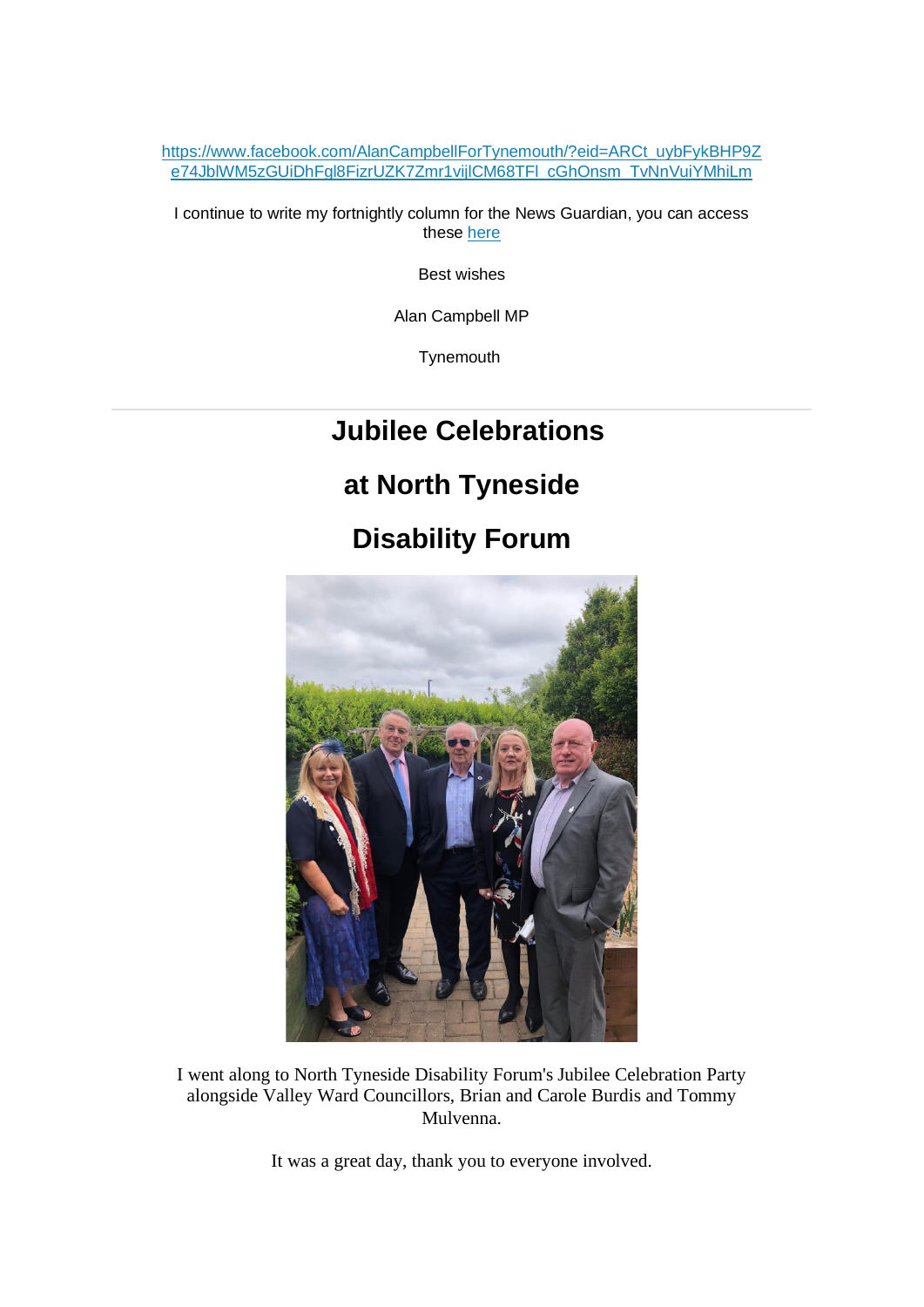#### **St Columba's**

#### **Jubilee Service**



I attended and spoke at a special service at St Columba's Church in North Shields as part of their Jubilee celebrations.

The proceeds from a coffee morning on Saturday and the Faith Lunch on Sunday enabled them to make a significant donation to North Tyneside Young Carers. Thank you to everyone involved, particularly to Norma McAvoy who co-ordinated the events.

## **St Paul's Bunting Trail**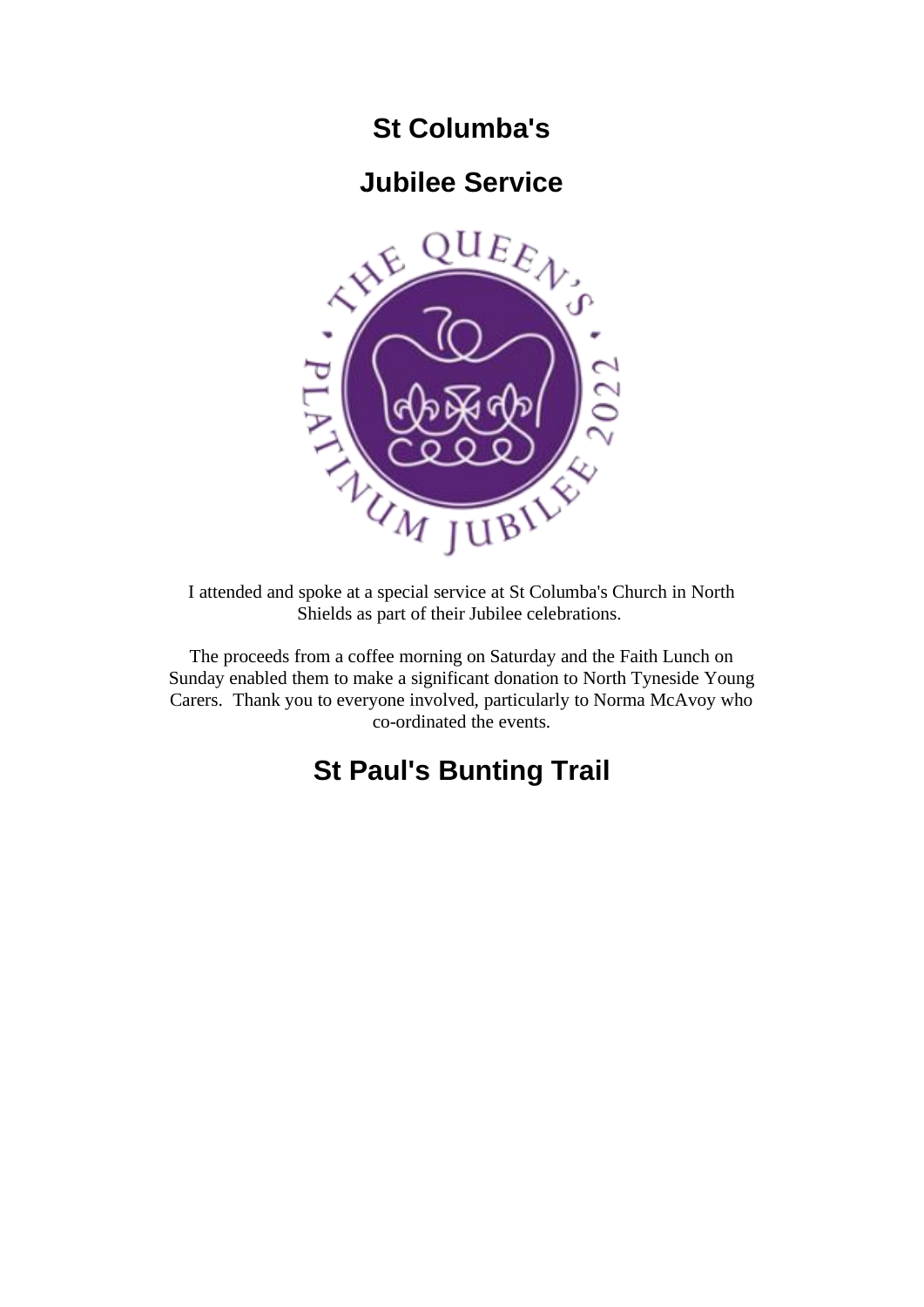

To mark the start of the Jubilee Celebrations I went along to St Paul's Church in Whitley Bay over the weekend for the official launch of the Whitley Bay & Cullercoats Jubilee Bunting Trail.

The project is a trail through Whitley Bay and Cullercoats following more than 4000 bunting flags linking, and showing off, our local communities. The brainchild of the Women's Institute, Newcastle Building Society and the Learning Trust, the scheme received support from lots of local businesses, schools, care homes and community groups.

They also held a dedication of a tree for The Queen's Green Canopy.

# **Norham High Ofsted**



A huge congratulations to Norham High School which has jumped 3 Ofsted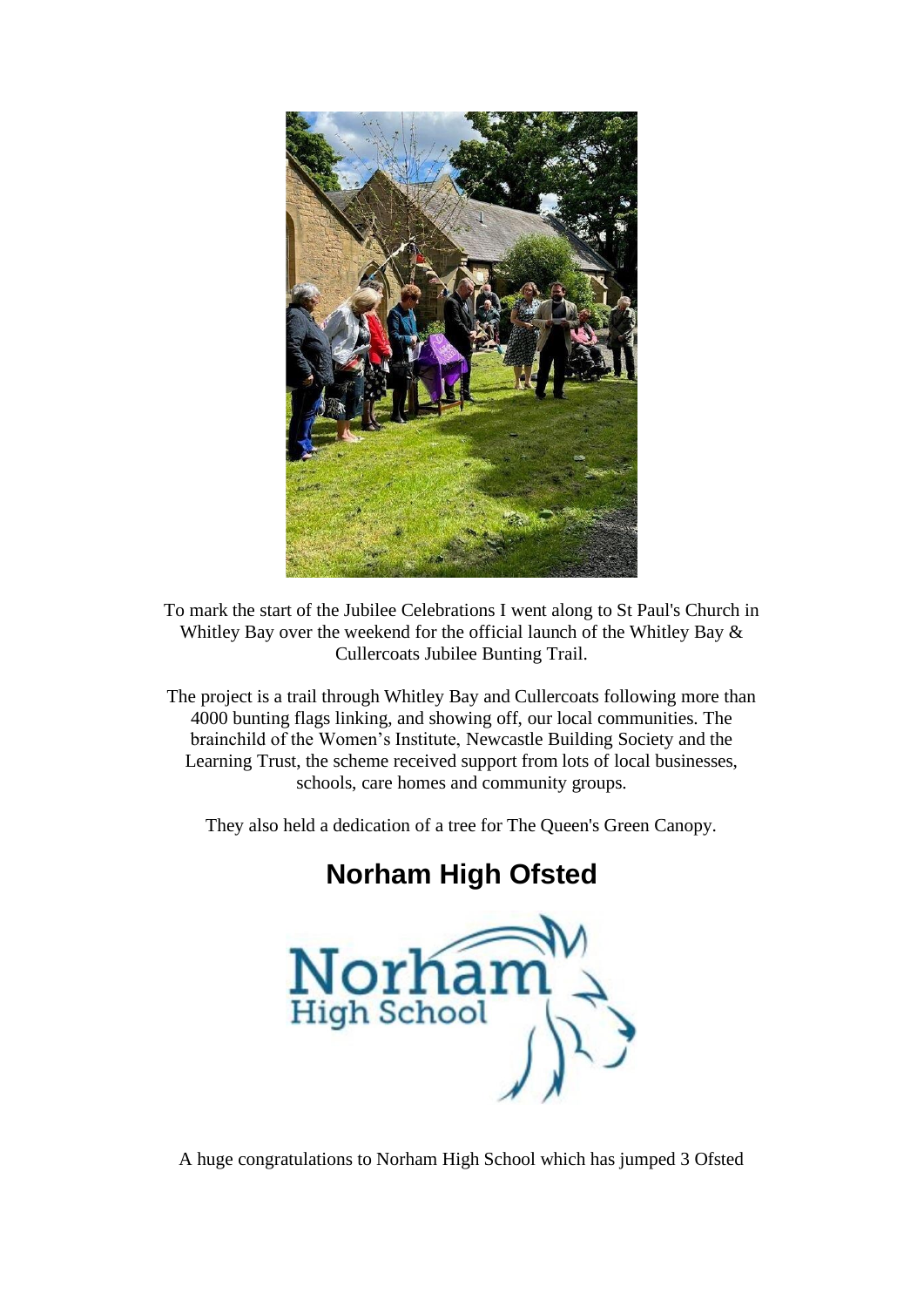categories and been rated 'Good' across all areas. This is an immense achievement and all pupils and staff should be rightly proud**.**



## **North Shields Sea Fit**

The Fisherman's Mission once again organised an event, North Shields Sea Fit to help fishermen and their families with free health checks and information and I went along to show my support.

The event is really important for local fishermen and their families and is really going from strength to strength. Well done to Peter Dade and all his team for organising it.

# **Visit to Spring**

# **Gardens School**



I had a great visit to Spring Gardens School recently to tour the school and meet members of the newly formed school council.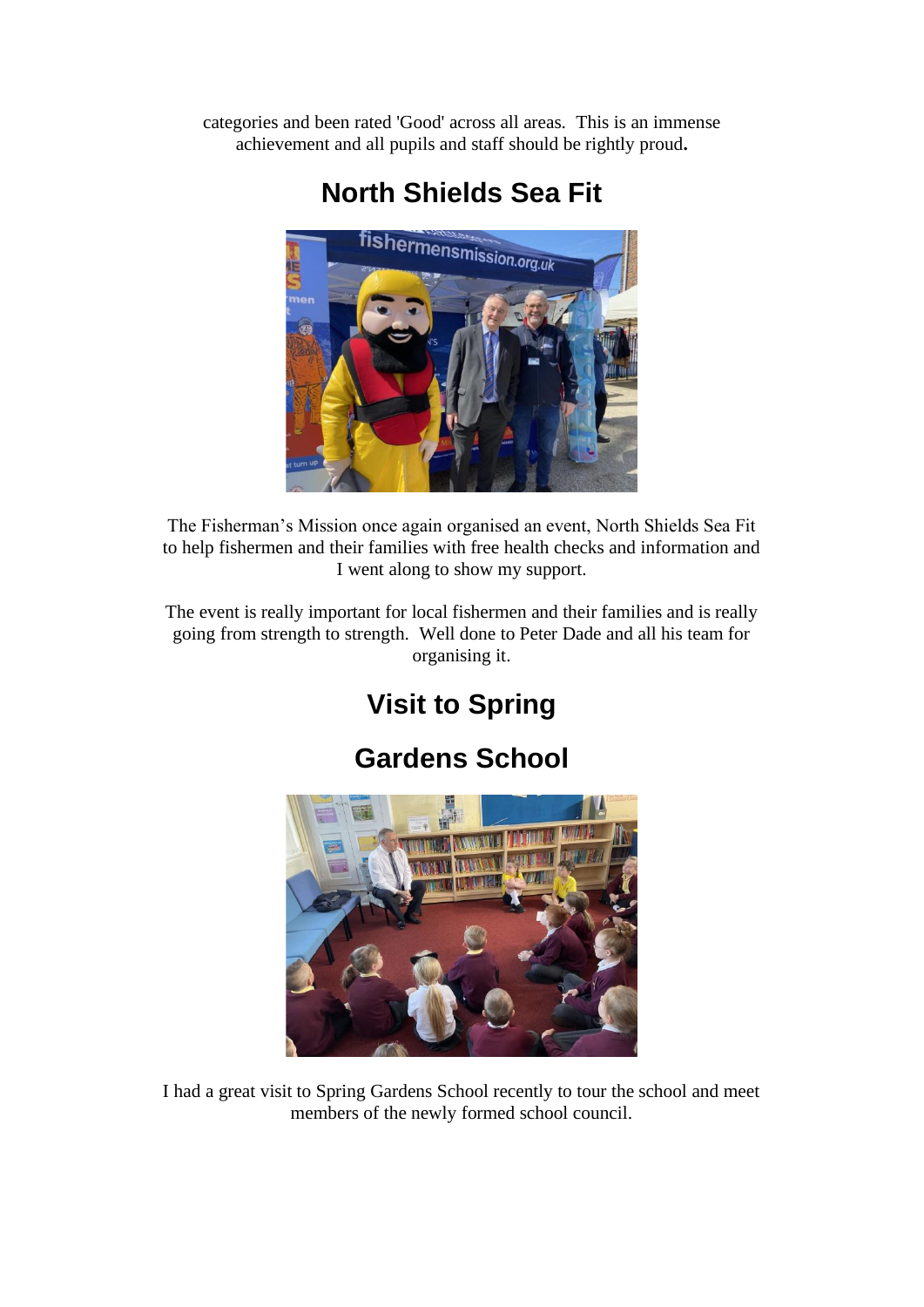The Council is made up of elected representatives of each class from reception to year six.

They asked me lots of interesting questions. Thank you to you the staff and students for having me.

## **Shiremoor**

# **Adventure Playground**



I recently went along to the Shiremoor Adventure Playground to meet staff and the Chair of the Shiremoor Adventure Playground Trust.

We discussed how they work in partnership with the council to complement their work. It was great to go back to see what a great community facility it is.

# **Labyrinth Opening**

## **at Northumberland**

**Park**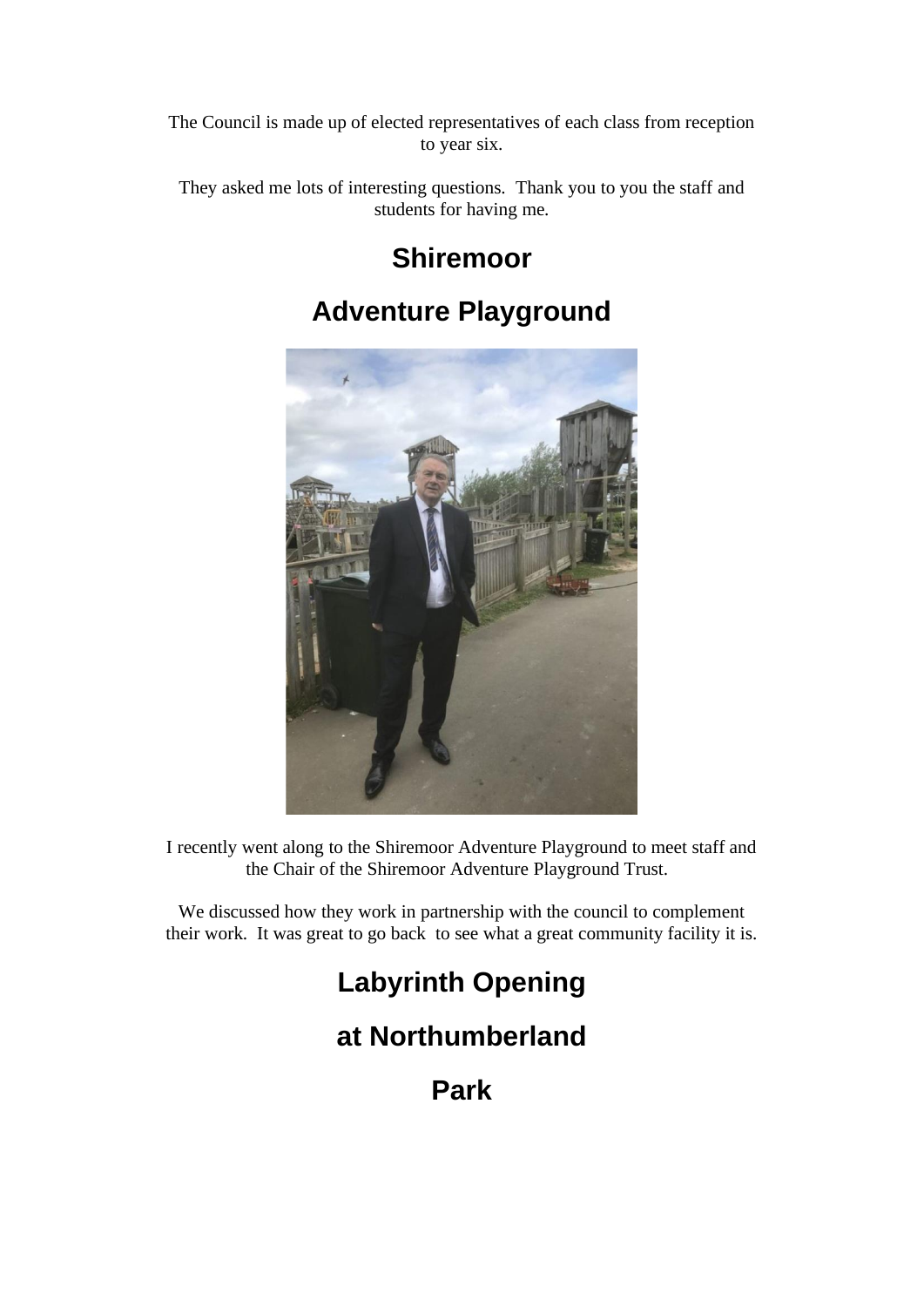

On World Labyrinth Day it was great to see the new labyrinth at Northumberland Park and in lovely Tynemouth sunshine. Well done to everyone involved especially the new Friends of Northumberland Park whose efforts in the park are to be congratulated.

# **Meeting with**

# **Northumbria Police**

**Federation**



I met with Jim Gray of Northumbria Police Federation to discuss their ongoing concerns about police matters.

# **Percy Park 150 Years**

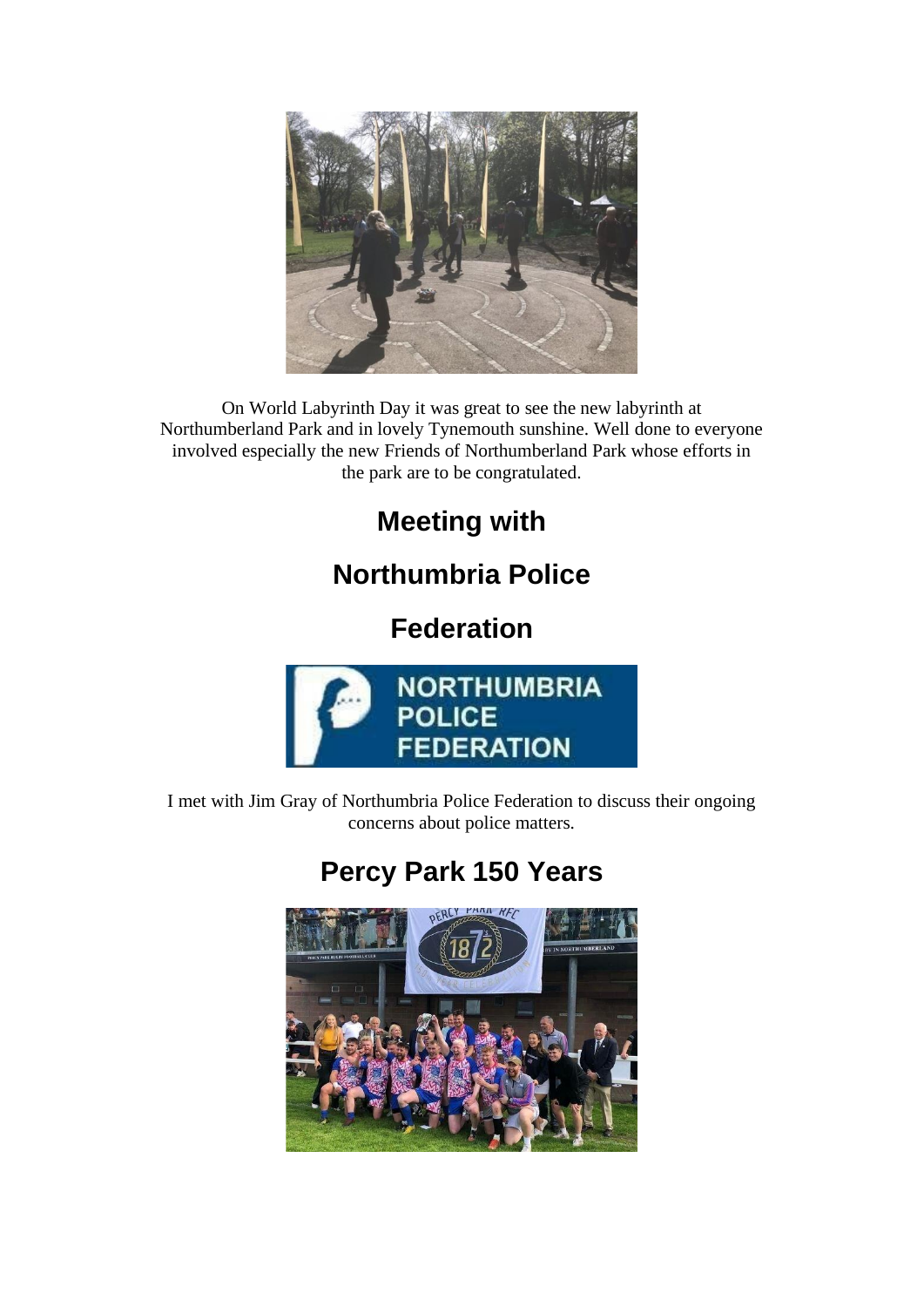The 1872 Percy Park 7's was held this month and I went along to show my support. It's always a great atmosphere, congratulations on 150 years and here's to 150 more.

**Valley Gardens Football**



Congratulations on the brilliant effort by the Valley Gardens Middle School students in the Premier League Primary Stars Tournament earlier this month. Students representing Newcastle in the Premier League Clubs Girls Tournament came top in their group and reached the final where they were narrowly beaten 1-0 by Brentford.

# **Passport Delays**



I am getting lots of emails from local residents concerned about delays at the Passport Office.

The result is that people are being advised to allow up to ten weeks when applying for their passport. I am doing all I can in parliament to reduce that wait but unfortunately the case remains that there are significant delays in the process.

The Government and specifically the Home Office frankly should have seen this coming. I support any measures they take including increasing resources in order to resolve this problem.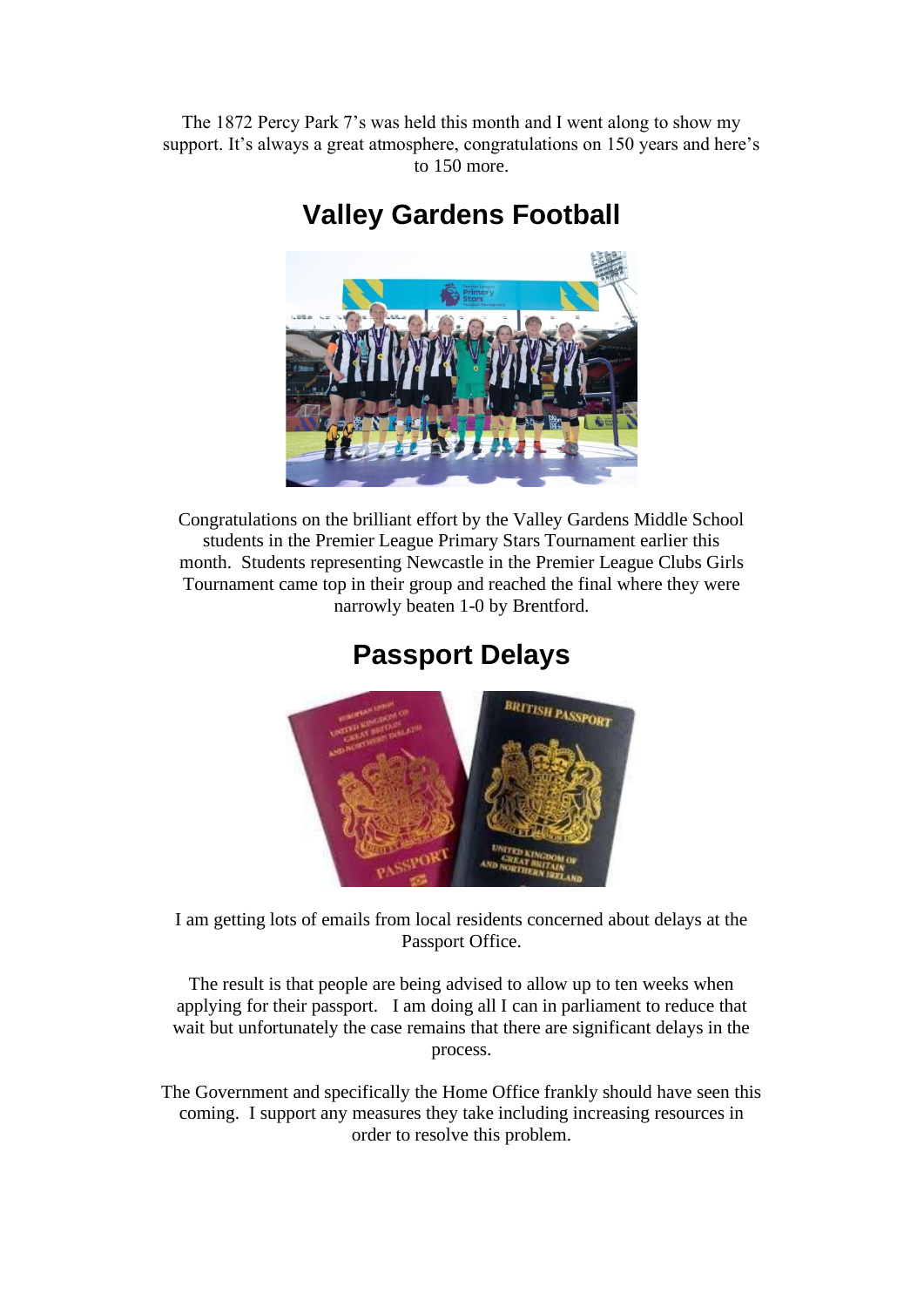#### **Veterans Charity**

#### **Launch**



As a Patron of Forward Assist, a local veterans charity, I was pleased to go along to the parliamentary launch of their new charity Salute Her. Salute Her UK will focus solely on the needs of women veterans. The first in the UK of its kind.

# **Operation**

#### **Payback to help**

**tackle ASB**



Northumbria PCC Kim McGuinness has re-opened her Operation Payback funding pot with more than £150,000 up for grabs. She is inviting local youth groups and community groups to apply for a share and is wanting to hear new activity ideas that would help curb summer anti-social behaviour across the region.

Operation Payback uses cash criminals have taken from communities in the Northumbria Police Force area and puts it back into projects and initiatives that make a difference to the places that need it most.

The aim of the fund is to support the work of Northumbria Police and help prevent crime and anti-social behaviour, which will in turn improve lives for local people.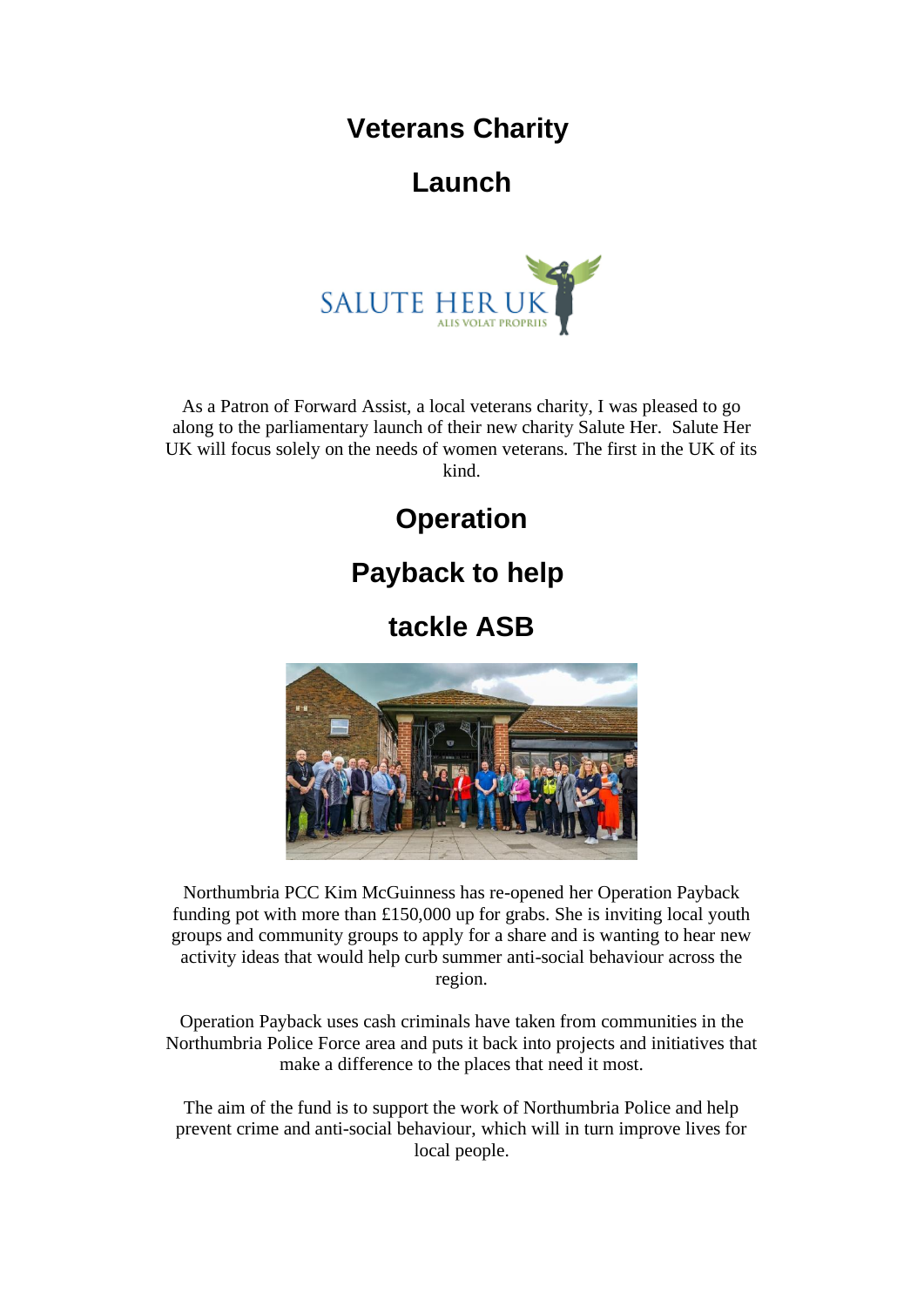For info on how to apply visit https://northumbria-pcc.gov.uk/yourpriorities/police-crime-plan/improving-lives/improving-lives-with-operationpayback/

# **Dementia Action Week**



The theme for this year's Dementia Action Week was #CuretheCareSystem.

People with dementia have been worst hit by the Covid-19 pandemic, accounting for over a quarter of all deaths. Many more are also deteriorating rapidly due to the knock-on effects of lockdown.

Alzheimer's Society is calling on the Government to publish a clear, budgeted plan for social care reform, complete with a long-term plan for social care and a workforce plan.

In North Tyneside, there are an estimated 3108 people living with dementia, of whom 1879 have severe dementia. By 2030, this number is set to rise to 4149 people living with dementia – people who will rely on support from social care. I'm urging the Government to take action as a matter of urgency.



#### **The Big Plastic Count**

I took part in the UK's biggest ever investigation into household plastic waste.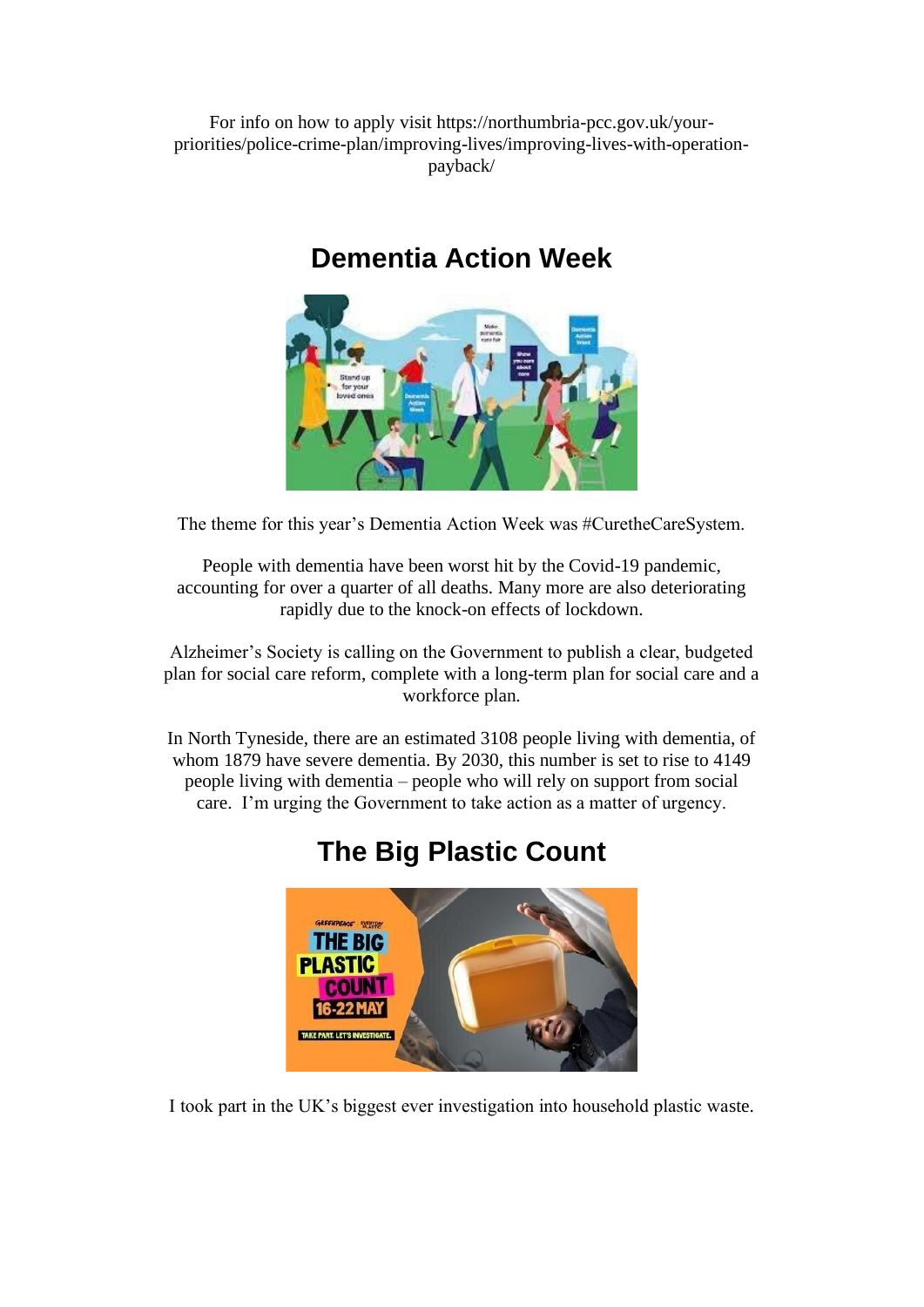The Big Plastic Count took place over one week 16th to 22nd May and asked people to sign up to gather evidence to find out how much plastic is being used and is being thrown away.

The results will provide crucial evidence to push for further action to tackle the plastic problem. It's worrying to realise how much of the plastics used by supermarkets are single use.



#### **War Graves Week**

On War Graves Week (21st to 28th May) I encouraged local people to find out more. It was a fantastic opportunity to reconnect with our local history and learn about the courageous ordinary people from our community who made the ultimate sacrifice for our freedom.

Residents keen to learn more about the remarkable stories of the men and women of the Commonwealth forces that died in the First and Second World Wars who are buried in their community can visit [www.CWGC.org](http://www.cwgc.org/)

# **Mental Health Awareness Week**